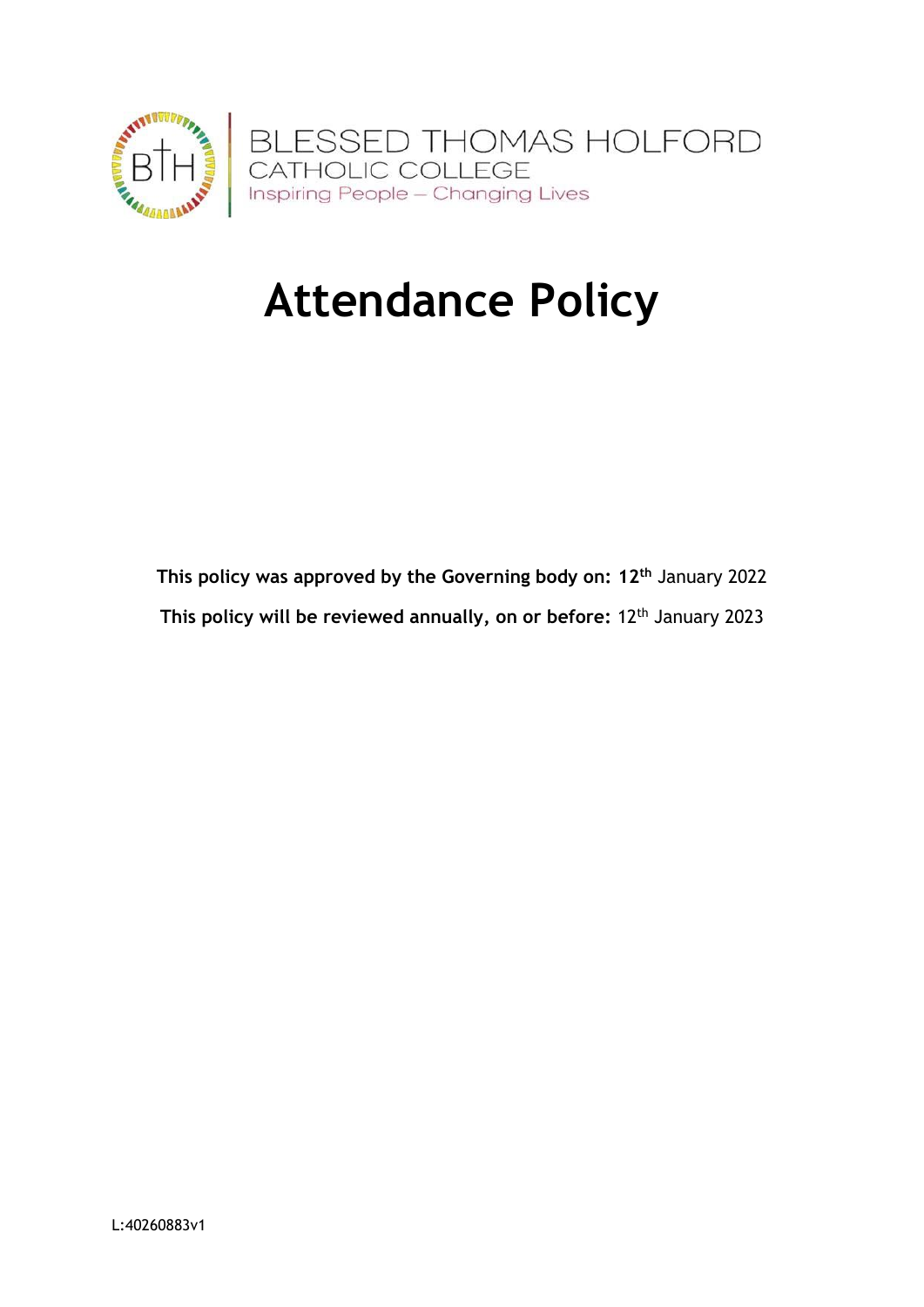# **1 Aim of this policy**

To support excellent levels of attendance for all pupils to enable fulfilment of their potential at Blessed Thomas Holford Catholic College.

## **2 Key principles**

- High levels of attendance and punctuality are promoted and rewarded.
- It is the responsibility of everybody in the School to improve attendance and punctuality.
- Where attendance or punctuality fall short of expected standards, steps will be taken to address this and sanctions may be applied in accordance with the behaviour policy.

## **3 Roles and responsibilities**

## **3.1 The School**

We will:

- work with pupils and their families to support high levels of attendance and punctuality
- investigate unexplained or unjustified absence, applying sanctions where appropriate
- work with the local authority and, where required, make appropriate referrals in accordance with local procedures, legislation and guidance
- regularly review and analyse attendance levels and set targets for the future
- ensure that all of its pupils can access full-time education
- ensure that the governors and School's leadership team work together to monitor attendance levels and the effectiveness of this policy
- ensure that all legislation and guidance are complied with and reflected in its policies and procedures
- have in place appropriate safeguarding responses for children who are at risk of missing education, having regard to the statutory guidance Keeping Children Safe in Education (please refer to our Child Protection & Safeguarding policy – [Child](https://www.bthcc.org.uk/_site/data/files/016B86E839DD91CB7215945B39AB9F98.pdf)  [Protection & Safeguarding Policy](https://www.bthcc.org.uk/_site/data/files/016B86E839DD91CB7215945B39AB9F98.pdf)
- provide information requested by the Secretary of State, including termly absence data collected by the Department for Education
- support pupils who are returning to education following long term absence
- ensure that effective systems to record and report attendance data are in place.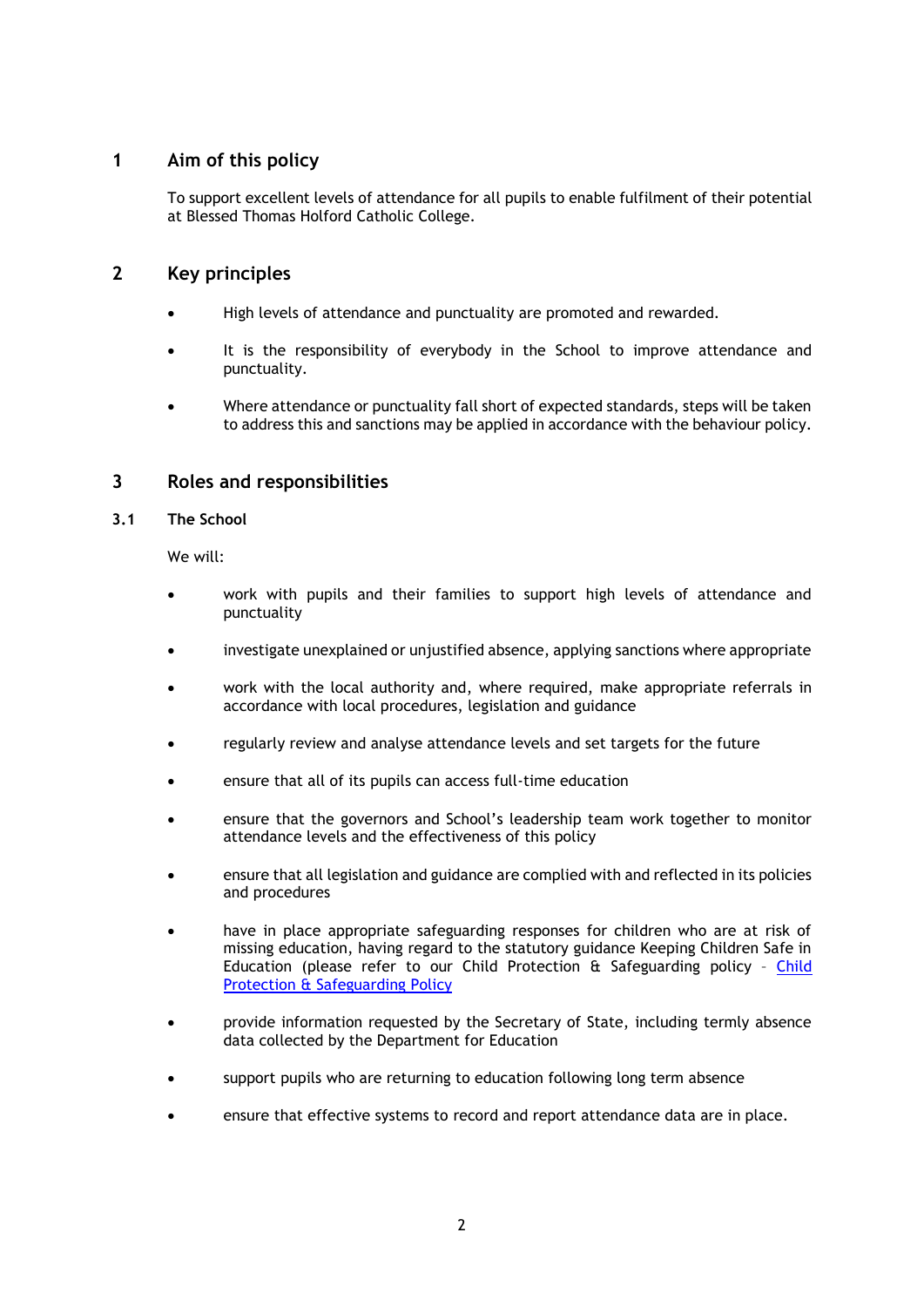#### **3.2 Parents and carers**

We expect parents and carers to:

- ensure that their child arrives at the School on time, in the correct uniform and with the necessary equipment
- promote the importance of regular attendance at home
- follow the correct procedure for reporting the absence of their child from the School (see section 6.1 below)
- avoid unnecessary absences
- keep the School informed of any circumstances which may affect their child's attendance
- not take their child out of education for holidays during term time (see section 6.3 below)
- inform the School in advance of any proposed change of address for their child(ren), along with the name of the parent with whom the child shall live.

### **3.3 Pupils**

We expect pupils to:

- attend the School regularly and on time
- be punctual to all lessons
- follow the correct procedure if they arrive to the School late (see sections 4 and 5 below).

## **4 Registration**

4.1 The School maintains an attendance register and uses this to record each pupil's attendance at the start of the school day and again in the afternoon.

| <b>Registration session</b> | Registers close at |
|-----------------------------|--------------------|
| Morning                     | 9.30am             |
| Afternoon                   | 2.15 <sub>pm</sub> |

- 4.2 Pupils who arrive after the start of a registration session but before the end of the registration session will be marked as late. Pupils who arrive after the end of the registration session will be marked as unauthorised absence unless a satisfactory explanation is provided and must follow the process set out in section 5 below.
- 4.3 The register is marked using the national attendance and absence codes which can be found in the Department for Education's guidance on School Attendance guidance [https://assets.publishing.service.gov.uk/government/uploads/system/uploads/attachment\\_data/file/](https://assets.publishing.service.gov.uk/government/uploads/system/uploads/attachment_data/file/818204/School_attendance_July_2019.pdf) [818204/School\\_attendance\\_July\\_2019.pdf](https://assets.publishing.service.gov.uk/government/uploads/system/uploads/attachment_data/file/818204/School_attendance_July_2019.pdf)
- 4.4 Where a pupil attends a registration session but does not attend subsequent lessons, we will treat this as a truancy and non-attendance matter in accordance with the behaviour policy and engage parents where necessary.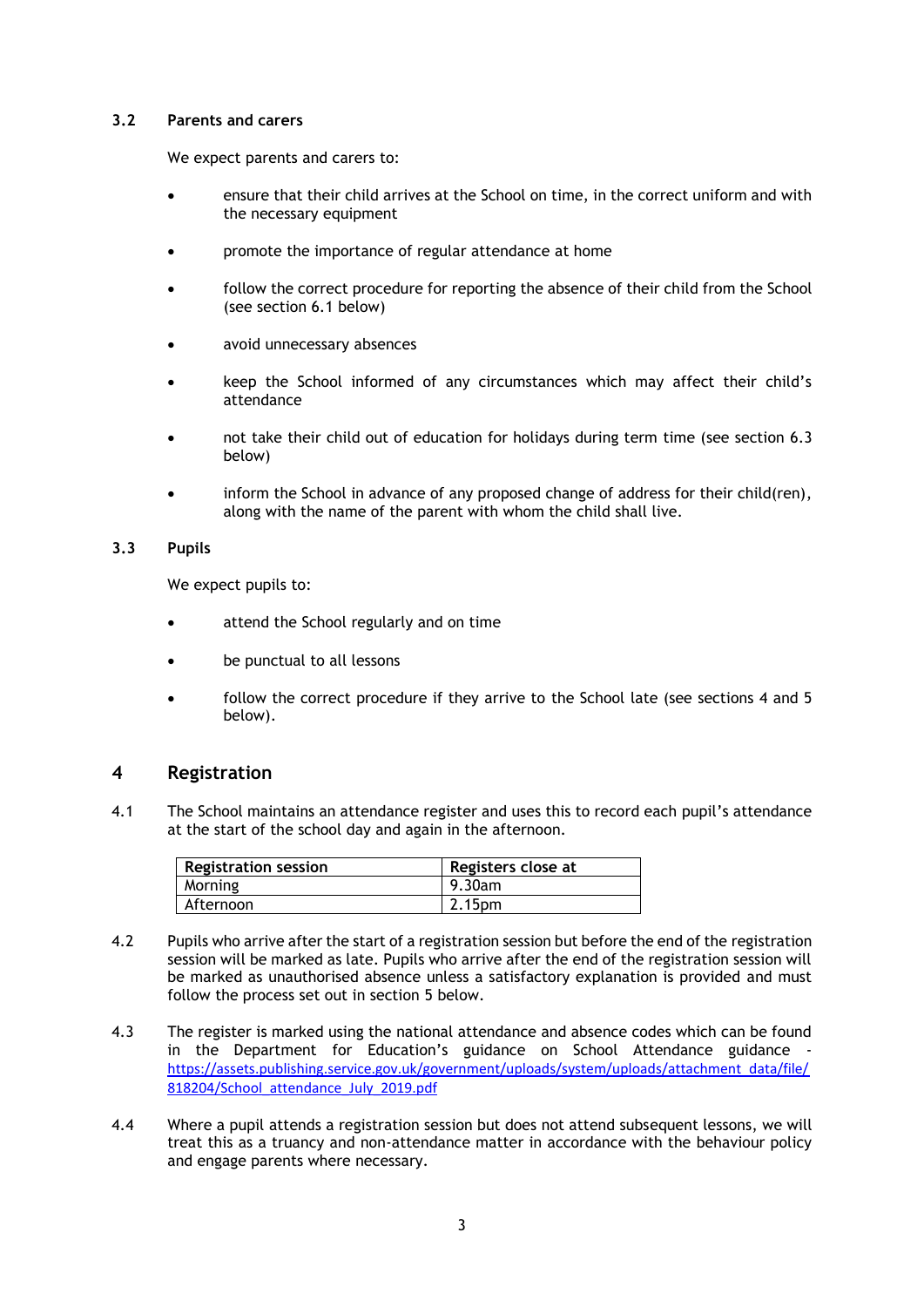## **5 Late arrival**

- 5.1 If a pupil arrives at the School after the relevant registration period has ended, he/she must immediately go to pupil services to sign in and provide a reason for the lateness. In the absence of a satisfactory explanation, the register will be marked as unauthorised absence.
- 5.2 Persistent lateness will be treated as a disciplinary matter and will be dealt with in line with behaviour policy.

## **6 Reasons for absence and how to report or request authorisation**

- 6.1 *Authorised absence* absence will only be authorised where the School has given approval in advance for a pupil to not be in attendance or has accepted an explanation offered afterwards as justification for the absence. Only the School can authorise absence.
- 6.2 *Unauthorised absence –* absence will be marked as unauthorised where the School is not satisfied with the reasons given for the absence.

### **6.3 Reporting absence from the School**

- 6.3.1 Where a pupil is to be absent from the School without prior permission, the parent/carer should inform the School by telephone on the morning of the day of the first absence and let the School know when they expect the pupil to return. If the return date is not confirmed on the first day of absence, parents/carers must contact the School on each day of absence.
- 6.3.2 On the day of return to the School, parents must also provide written confirmation of the reason(s) for the full period of absence.
- 6.3.3 In cases of prolonged absence due to illness, the parents/cares may be asked to provide the school with medical evidence, such as a note from the child's doctor. If this evidence is not provided, the absence may be marked as unauthorised.

### **6.4 Appointments**

- 6.4.1 Medical, dental and other essential appointments for a pupil should take place outside of school hours where this is reasonably possible.
- 6.4.2 Where an appointment must take place during school time, the pupil should attend the School for as much of the day as possible.
- 6.4.3 For the time absent from the School to be marked as an authorised, confirmation of the appointment by way of an appointment card or letter must be provided.

### **6.5 Leave of absence (including holidays during term time)**

- 6.5.1 Parents and carers should make every effort to avoid taking pupils out of education for holidays or other extended leave during term time. The School will only authorise a leave of absence during term time where there are exceptional circumstances.
- 6.5.2 To request a leave of absence, parents/carers must make the request in advance and in writing and, wherever possible, at least 4 school weeks ahead of the planned leave.
- 6.5.3 Where a leave of absence is requested as above, the Headteacher will consider the specific facts and circumstances relating to the request. The decision:
- will be confirmed in writing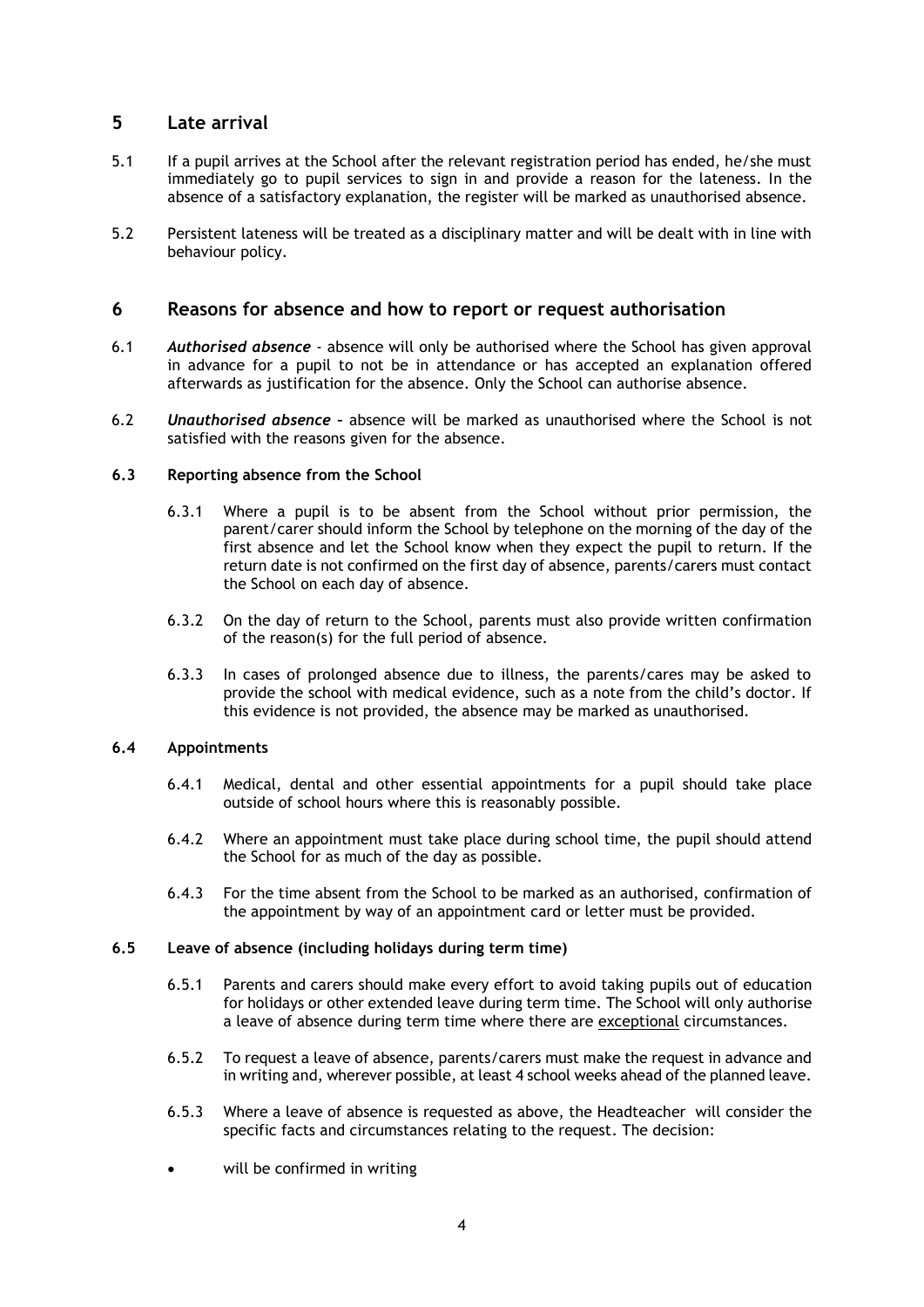- is solely at the Headteacher's discretion and
- is final.
- 6.5.4 Where permission is granted, the Headteacher will confirm the number of days and dates of absence which are authorised.
- 6.5.5 If permission is not granted and the parents/carers proceed to take their child out of the School, the absence will be marked as unauthorised and parents may be issued with a penalty notice or be subject to prosecution by the local authority (see section 7 below).

#### **6.6 Religious observance**

- 6.6.1 We recognise that pupils of certain faiths may need to participate in days of religious observance. Where a day of religious observance:
	- falls during school time and
	- has been exclusively set apart for religious observance by the religious body to which the pupil belongs,

the absence from the School will be authorised.

6.6.2 We ask that parents/carers notify the School in writing in advance where absence is required due to religious observance.

## **7 Addressing poor attendance and punctuality**

- 7.1 Our procedures for managing unexplained absences can be found here (Children Missing Education Annex)
- 7.2 Where absence or punctuality is a cause for concern, for example because there is:
	- a pattern of unauthorised absence
	- a question over the reasons provided for a particular absence or late arrival
	- persistent truancy or lateness

we will make contact with the parents/carers with a view to working together to support improved attendance and/or punctuality.

- 7.3 Failure to attend or arrive at lessons on time may also be dealt with as a disciplinary matter in accordance with the behaviour policy.
- 7.4 Absence will be classed as persistent where it falls below 90% across the academic year. Absence at this level is very likely to hinder educational prospects and we expect full parental co-operation and support to urgently address these cases. Intervention steps may include implementation of an attendance action plan, referral to other agencies and/or seeking to put in place a parenting contract. At BTHCC we expect pupil attendance to be at least 96%.
- 7.5 Where parents/carers have failed to ensure that their child of compulsory school age is regularly attending the School, we may consider issuing a penalty notice. A penalty notice is a fine (£60 if paid within 21 days, £120 if paid within 28 days) imposed on parents.
- 7.6 When considering whether to issue a penalty notice, we will have regard to: